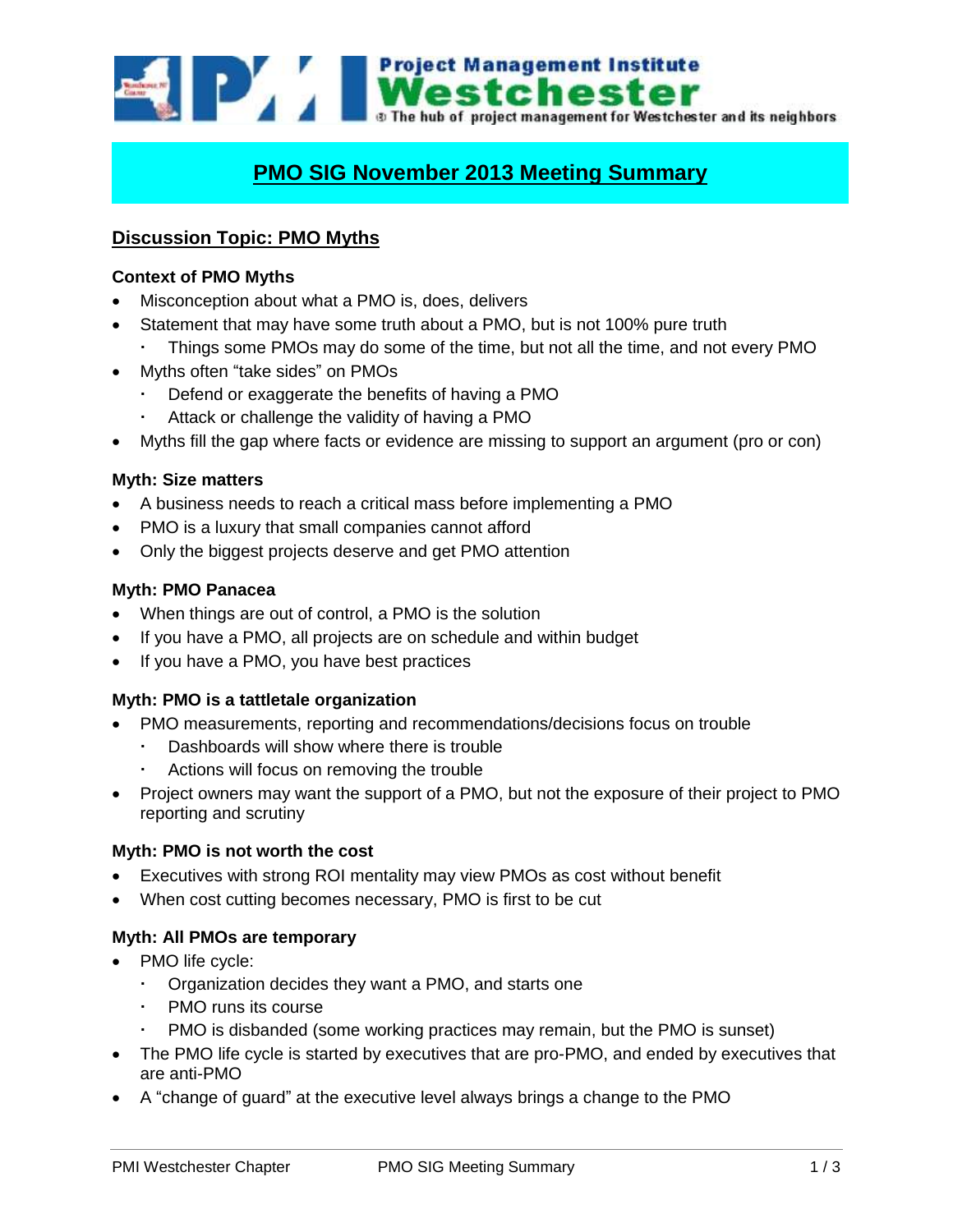

#### **Myth: Burden of PMO to Projects**

- Having a PMO will add work and slow every project down
- The additional work does not add value to the project outcome

#### **Myth: Wealth of Resources**

- PMO has extensive (unlimited) assets and resources to allocate to projects
- PMO has the authority or influence to acquire additional resources needed, always

#### **Myth: Wealth of Knowledge**

- PMO has broad and long historical knowledge of all projects in the organization, business, industry, etc.
- PMO has seen it all
- PMO knows all the impacts and consequences, and has all the answers

## **Next Meeting**

Next meeting is in December. Topic: TBD

### **PMO SIG Discussion Topics to Consider**

- 1. PMO Practice
	- a. PMO Resources Templates, Websites, etc.
- $\sqrt{\phantom{a}}$  b. PMO Best Practices to support learning and process improvement within project teams
- $\sqrt{ }$  c. Coordination to roll out Agile in your organization
	- d. PMO Governance and Portfolios
	- 2. PMO Promotion
		- a. Looking at the PMO from the Outside
		- b. PMO Promotion in the Academic World
		- c. Promoting the value of the PMO
		- d. Explaining the benefits of the PMO
	- 3. Organizing and Starting the PMO
		- a. Defining the Role of the PMO
		- b. Supporting Organizational Decisions
		- c. The PMO and Cross Organizational Matrix Management
		- d. Lifecycle of a PMO, how to start one and pitfalls at different stages of the lifecycle
		- e. Where should the PMO be migrated into with a company that re-organizes, downsizes?
		- f. Criteria to establish a PMO in your organization When does it NOT make sense to have a PMO?
- $\sqrt{q}$  g. Should the PMO be in-sourced or out-sourced? Why?
	- 4. Other
		- a. PMO Practices vs. Upper Management
		- b. Client Cultures
		- c. Model PMO Job Descriptions (Maude Fribourg has sample, find others)
		- d. Keeping PMOs Active